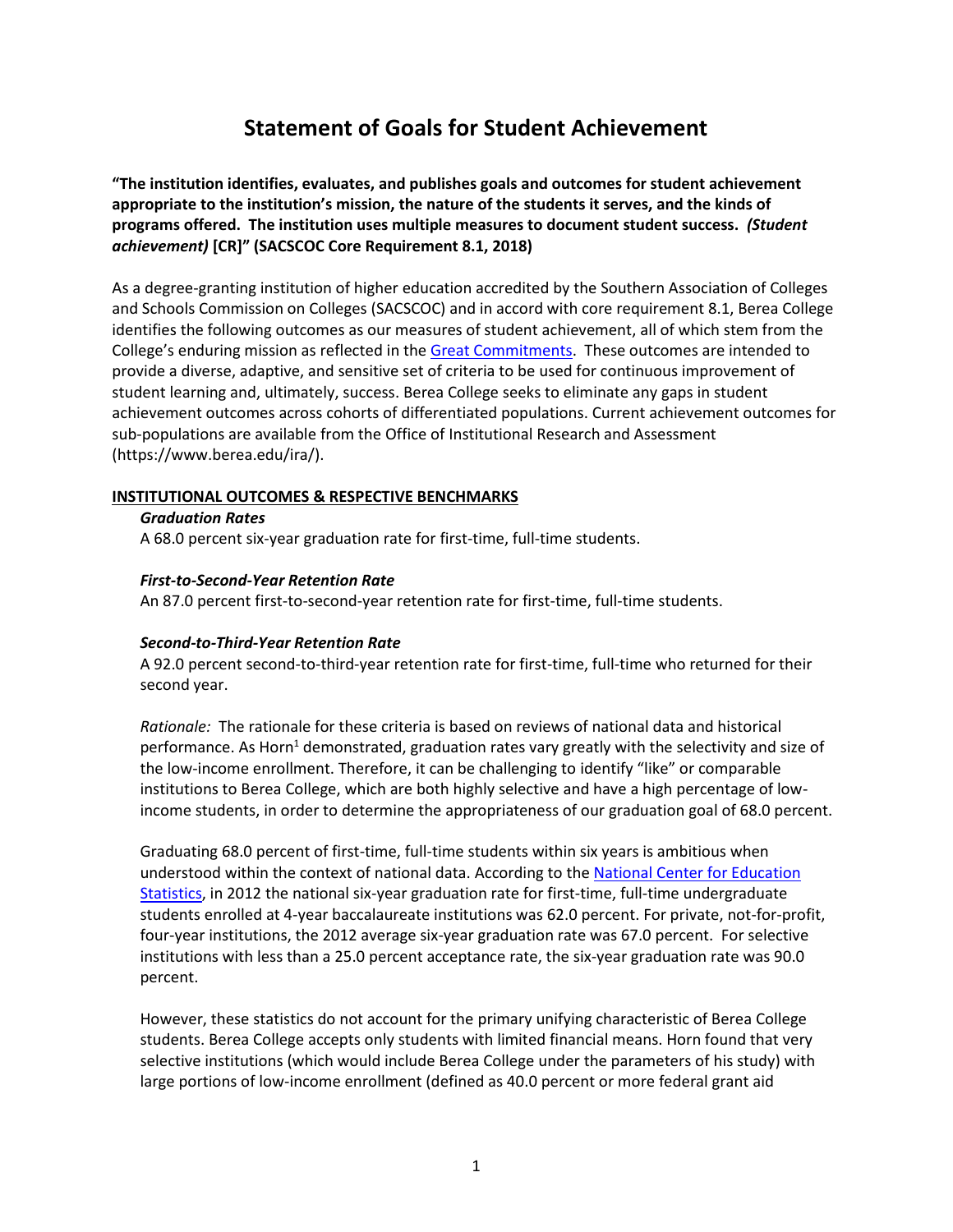recipients; Berea College typically has 98.0 percent-plus PELL eligibility rate) had an average six-year graduation rate of 43.9 percent.

Furthermore, Mortenson (2011) calculated a predictive graduation rate for institutions by taking into consideration students' academic preparation, family resources, the residential nature of the campus, and other factors. His calculations suggested that Berea College's six-year graduation rate should be around 50.0 percent.<sup>2</sup>

These studies support the ambitious nature of a 68.0 percent six-year graduation rate. Additionally, this goal is higher than the current seven-year average of 64.6 percent.

*Achievable*: While a 68.0 percent six-year graduation rate is ambitious, it is also achievable. As shown in the table below, while the seven-year (2008-2014) average rate was 64.6 percent, a 68.0 percent graduation rate was achieved in one year (2013). Rather than viewing this year as an outlier, it supports the achievability of a 68.0 percent graduation rate.

| <b>Cohort Year</b> | <b>Six-Year Graduation Rate</b> |  |  |
|--------------------|---------------------------------|--|--|
| 2008               | 62.2%                           |  |  |
| 2009               | 63.2%                           |  |  |
| 2010               | 62.9%                           |  |  |
| 2011               | 65.9%                           |  |  |
| 2012               | 62.8%                           |  |  |
| 2013               | 68.0%                           |  |  |
| 2014               | 67.3%                           |  |  |
| Average            | 64.6                            |  |  |

### **Table 1. Six-Year Graduation Rates**

In order to achieve a 68.0 percent graduation rate, the following year-to-year retention goals have been developed. These goals were developed with the understanding that graduation rates are built through a series of year-to-year retention rates. The following table includes the year-to-year retention goals and the average for these rates over the last five years.

### **Table 2. Year-to-Year Retention Goals**

|            | <b>Year-to-Year Combined</b><br><b>Retention or Graduation Goals</b> | <b>Current Five-Year Average Year-to-Year</b><br><b>Combined Retention or Graduation Rates</b> |
|------------|----------------------------------------------------------------------|------------------------------------------------------------------------------------------------|
| 1st to 2nd | 87.0%                                                                | 83.6%                                                                                          |
| 2nd to 3rd | 92.0%                                                                | 89.1%                                                                                          |
| 3rd to 4th | 95.0%                                                                | 93.0%                                                                                          |
| 4th to 5th | 97.0%                                                                | 95.9%                                                                                          |
| 5th to 6th | 99.0%                                                                | 98.6%                                                                                          |
| 6th to 7th | 99.0%                                                                | $\ast$                                                                                         |

\*readmission of previously withdrawn students result in these rates being greater than 100 percent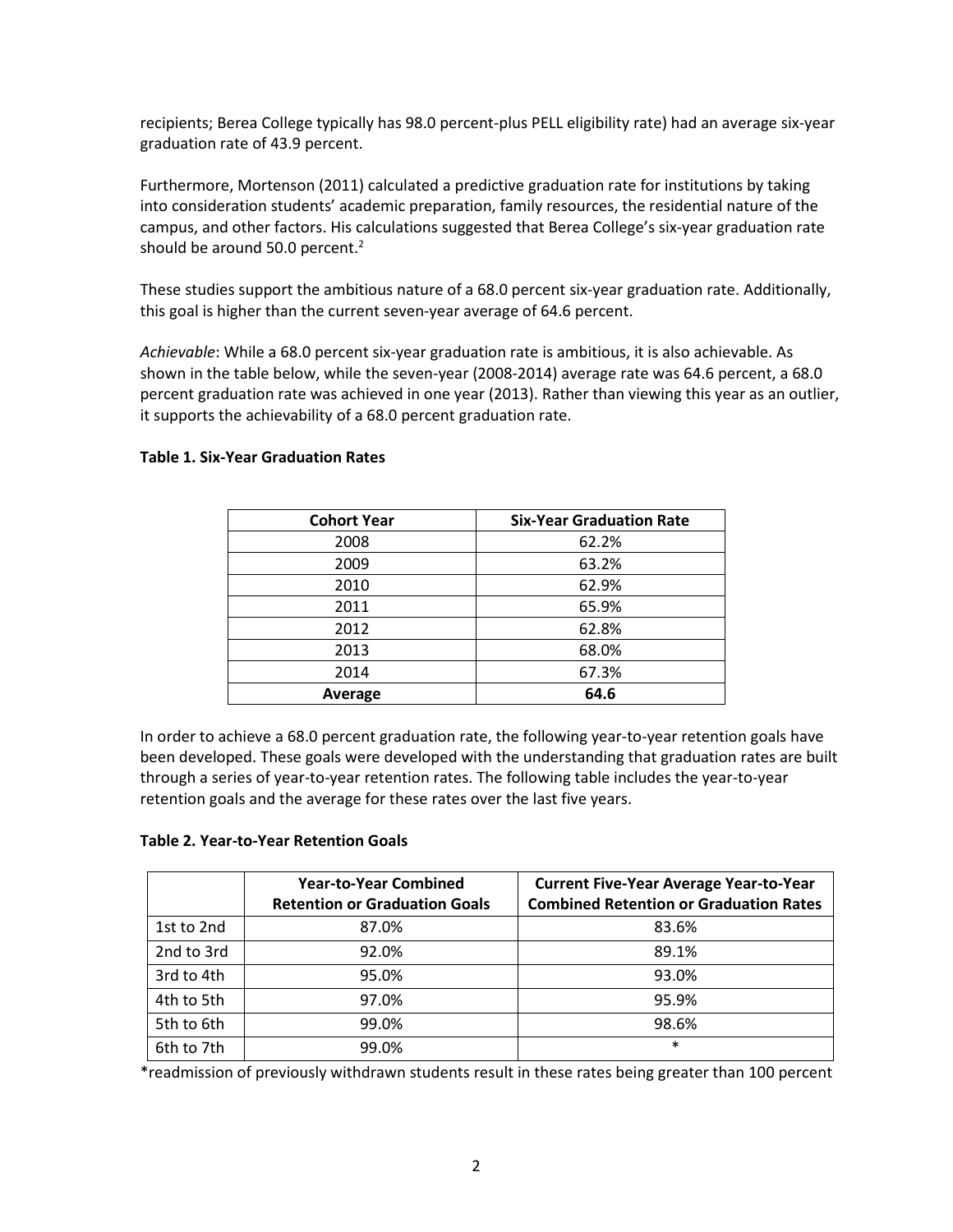While each year-to-year retention/graduation goal is slightly above the previous five-year average, they are within range of previous individual year's rates. The institution would achieve a graduation rate of 70.0 percent if these retention goals were to be met.

The achievement of this goal will be supported through monitoring student sub populations and developing institutional responses to address the needs of those groups whose outcomes fall below that of the general population. The analysis at this level will prompt further investigation and inform institutional initiatives in order to further ensure that the graduation outcomes are achieved.

### *Successful Course Completion Rates*

At least an 85.0 percent course completion rate (grade of C or above).

| Academic Year | % of Courses Successfully |  |
|---------------|---------------------------|--|
|               | Completed                 |  |
| 2015-16       | 83.23                     |  |
| 2016-17       | 82.52                     |  |
| 2017-18       | 84.07                     |  |
| 2018-19       | 85.12                     |  |
| 2019-20       | 86.28                     |  |

### **Table 3. Successful Course Completion**

*Rationale:* Successful *c*ourse-completion is essential for other degree-progression indicators, and Berea College is compelled by its mission to ensure steady progress. Successful course-completion provide an indicator of efficient resource use, as student time and institutional resources are underutilized if they do not yield course credit leading to learning and degree completion. Table 3 provides successful course completion rates from the last five years (exclusive of the 20-21 COVID year). Given historic trends, an 85 percent completion rate is both aspirational and attainable.

### **PROFESSIONAL PROGRAM CRITERIA**

As appropriate, some programs may choose to adopt additional criteria by which they measure the achievements that may be uniquely important or relevant to the success of their majors.

### *Nursing NCLEX First-Time Pass Rates*

One hundred percent of nursing students who graduated in the past six consecutive years (2015-2020) have passed the National Council Licensure Examination (NCLEX-RN ®) on their first attempt.

*Rationale*: Berea College's pass rate is well above the 80% Kentucky Board of Nursing (KBN) standard. The KBN is the state regulatory body that approves all prelicensure nursing programs in the Commonwealth.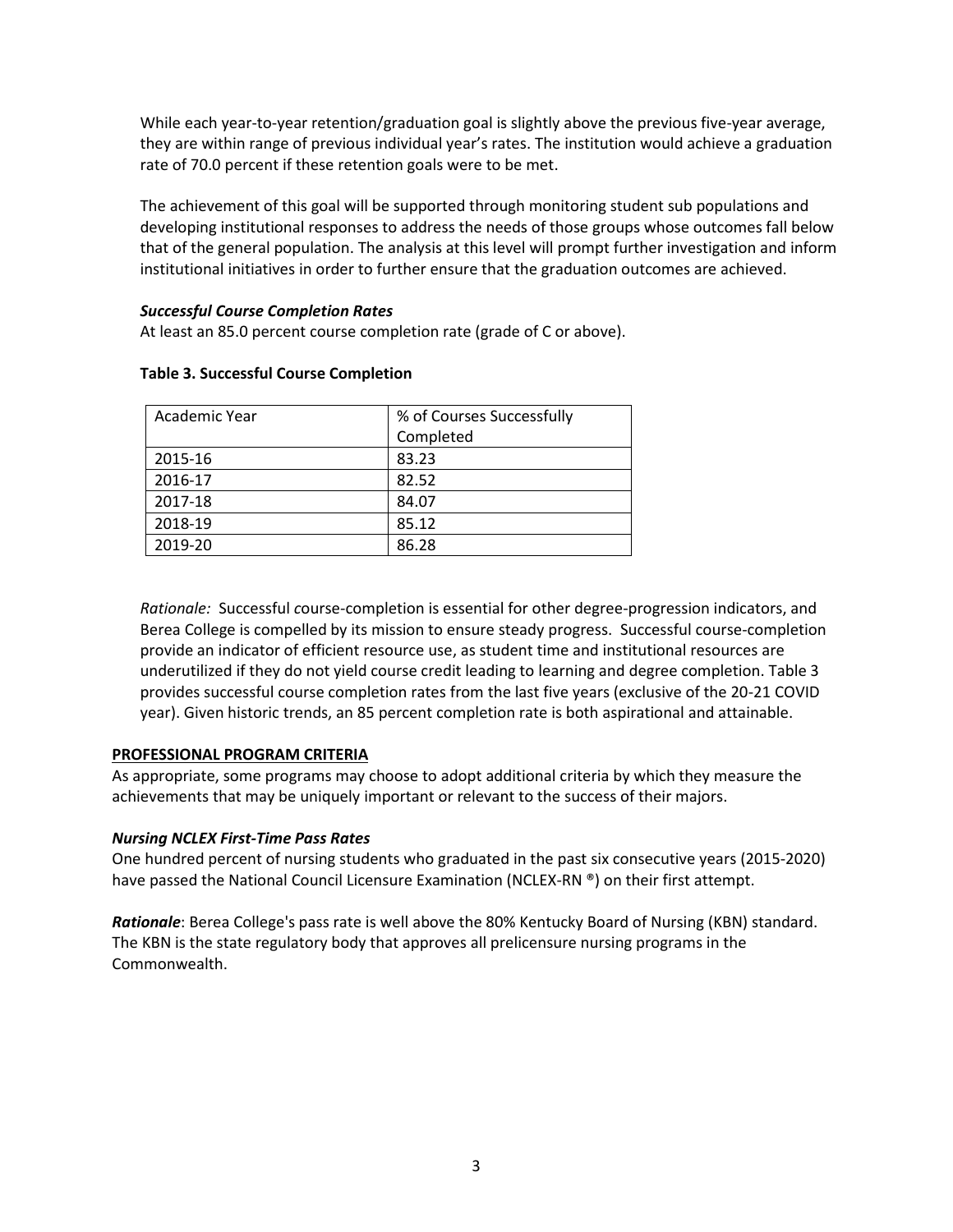#### *Education PRAXIS First-Time Pass Rates*

| <b>Education Studies: PRAXIS II Pass Rates for Program Completers</b> |                                                        |                                                          |                                                      |  |  |
|-----------------------------------------------------------------------|--------------------------------------------------------|----------------------------------------------------------|------------------------------------------------------|--|--|
| <b>Program Completers by Academic</b><br><b>Year of Completion</b>    | # of Completers<br>that Passed the<br><b>Praxis II</b> | # of Completers that<br><b>Attempted the Praxis</b><br>Ш | Program<br><b>Pass Rate for</b><br><b>Completers</b> |  |  |
| 2019-2020 Completer Cohort                                            | 13                                                     | 14                                                       | 93%                                                  |  |  |
| 2018-2019 Completer Cohort                                            | 11                                                     | 12                                                       | 92%                                                  |  |  |
| 2017-2018 Completer Cohort                                            | 3                                                      | 3                                                        | 100%                                                 |  |  |
| 2016-2017 Completer Cohort                                            | 8                                                      | 11                                                       | 73%                                                  |  |  |

*Rationale:* The Education Studies Department annually reports Praxis II Pass Rates for Program Completers to the Department of Education -- Title II: Reports for National Teacher Preparation Data.

PRAXIS II average two-year pass rate of at least 80.0 percent.

*Rationale:* This is the acceptable pass rate set by the National Council for the Accreditation of Educator Preparation (CAEP) and the Kentucky Education Profession Standards Board (EPSB).

*Endorsed by the Division Council on April 14, 2021; approved on May 13, 2021, and monitored by the Enrollment Policies Committee.*

<sup>1</sup> Horn, L. (2006). *Placing College Graduation Rates in Context: How 4-Year College Graduation Rates Vary With Selectivity and the Size of Low-Income Enrollment* (NCES 2007-161). U.S. Department of Education. Washington, DC: National Center for Education Statistics.

<sup>2</sup> Tom Mortenson, founder of Postsecondary Education OPPORTUNITY and Senior Fellow at the Pell Institute for the Study of Opportunity in Higher Education, ranks Berea College fourth among national liberal arts colleges in terms of actual versus predicted graduation rates. See the April 2011 edition of OPPORTUNITY (Number 226) for details.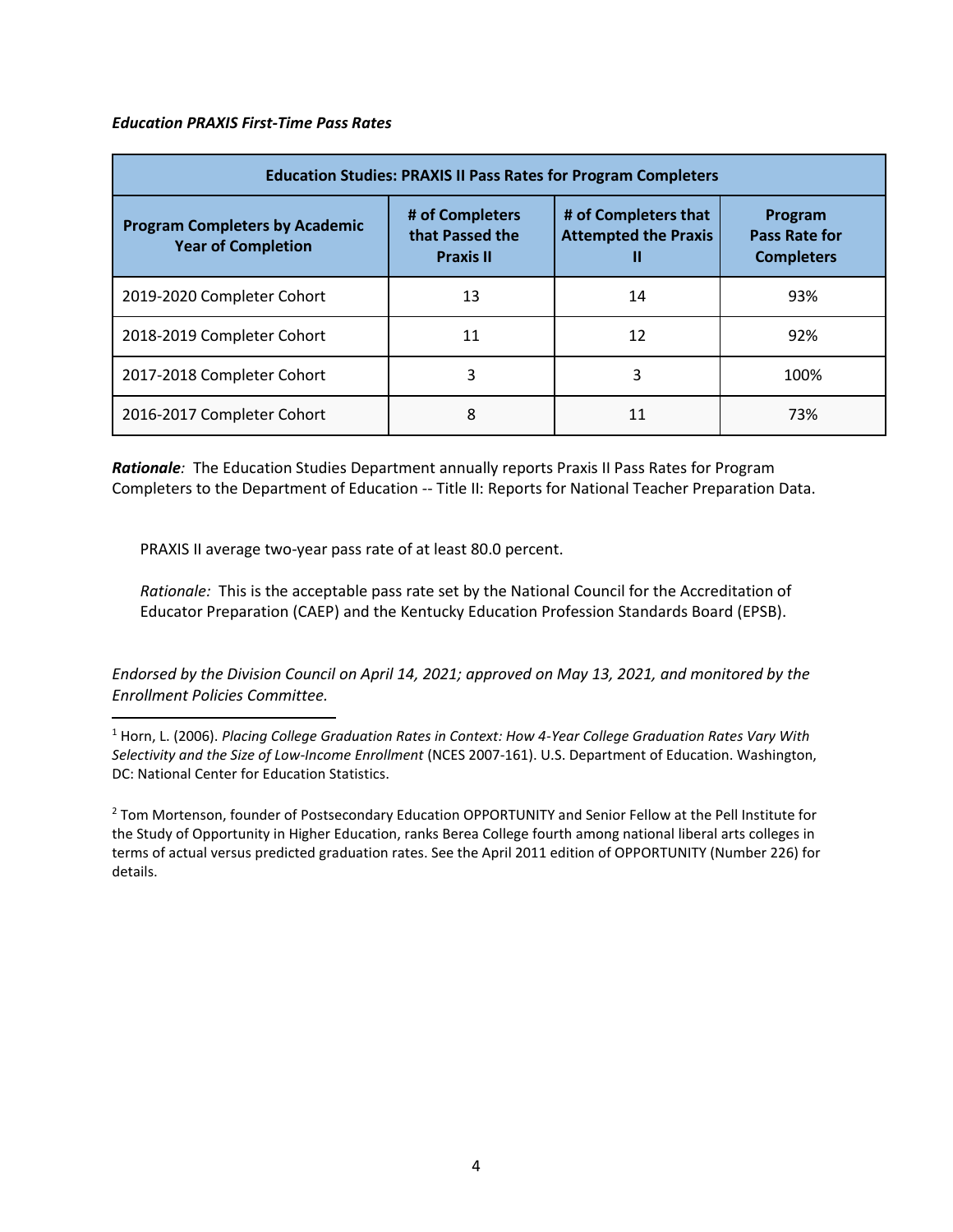

# **First-to-Second Year Retention Rates for First-Year and Transfer Students**

# **Berea College's goal is to retain 87% of its first-year students to the second year.**

*Endorsed by the Division Council on April 14, 2021; approved on May 13, 2021, and monitored by the Enrollment Policies Committee.*



**FIRST-YEAR STUDENTS**





## **African-American All Other Domestic F-1 International**

79% 82% 80%





**TRANSFER STUDENTS**

2015 2016 2017 2018 2019



**Oce of Institutional Research and Assessment** <www.berea.edu/ira>

74%